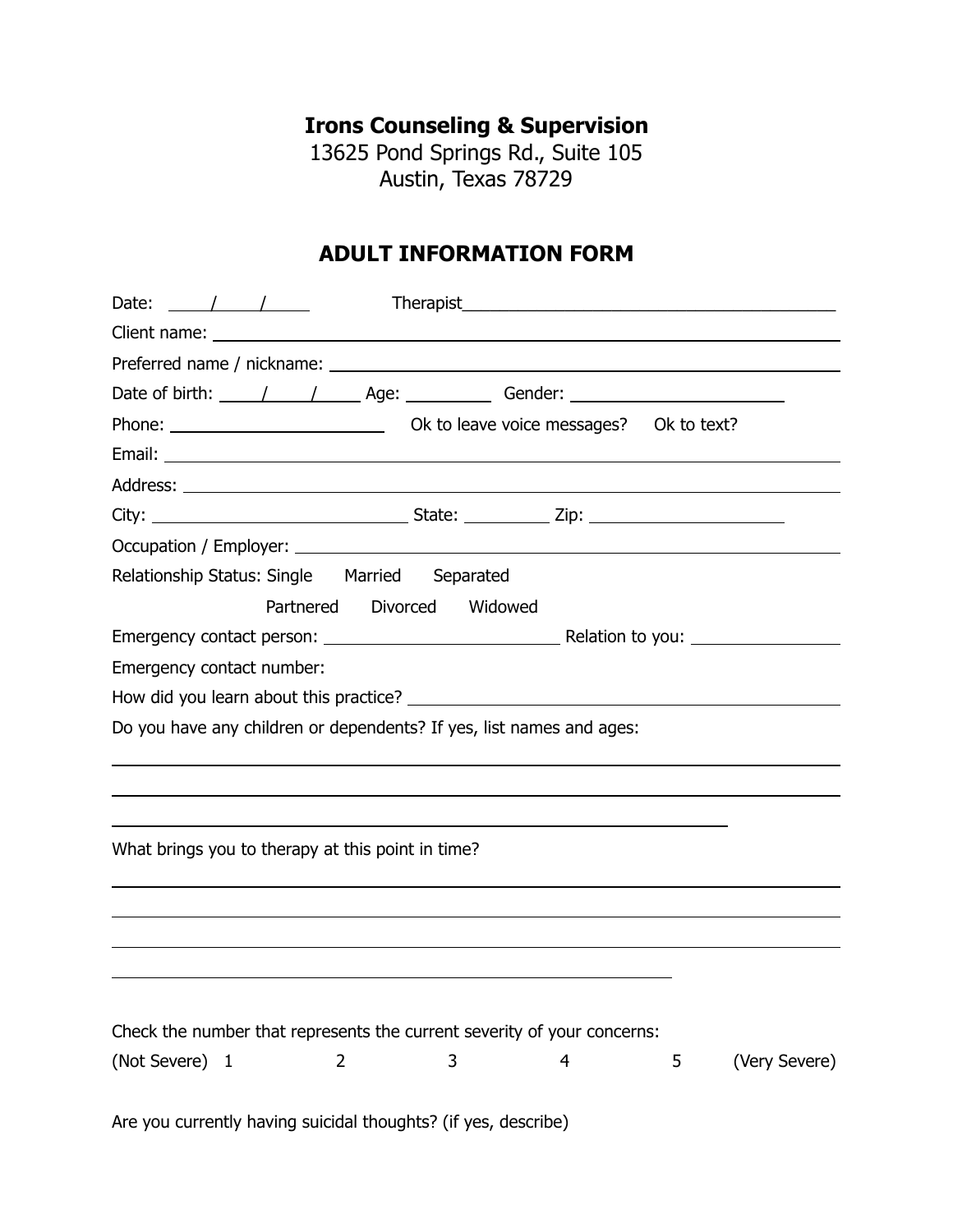Have you had previous suicidal thoughts or attempts? (if yes, describe)

Please list any medical conditions (past or present) that may be contributing to your situation:

List any medications you are taking and their purpose:

 $\overline{a}$ 

 $\overline{a}$ 

 $\overline{a}$ 

 $\overline{a}$ 

 $\overline{a}$ 

 $\overline{a}$ 

 $\overline{a}$ 

 $\overline{a}$ 

 $\overline{a}$ 

 $\overline{a}$ 

 $\overline{a}$ 

 $\overline{a}$ 

 $\overline{a}$  $\overline{a}$ 

Have you ever been hospitalized for mental health issues? (if yes, describe and list dates)

Please describe any recreational drug and/or alcohol use, or tobacco use, past or present (include frequency, amount & last use):

List and describe any previous counseling or psychiatric treatment you have received. Please list prior conditions, treatment(s), dates and from whom you received treatment:

Describe what was helpful and/or unhelpful from past therapy: